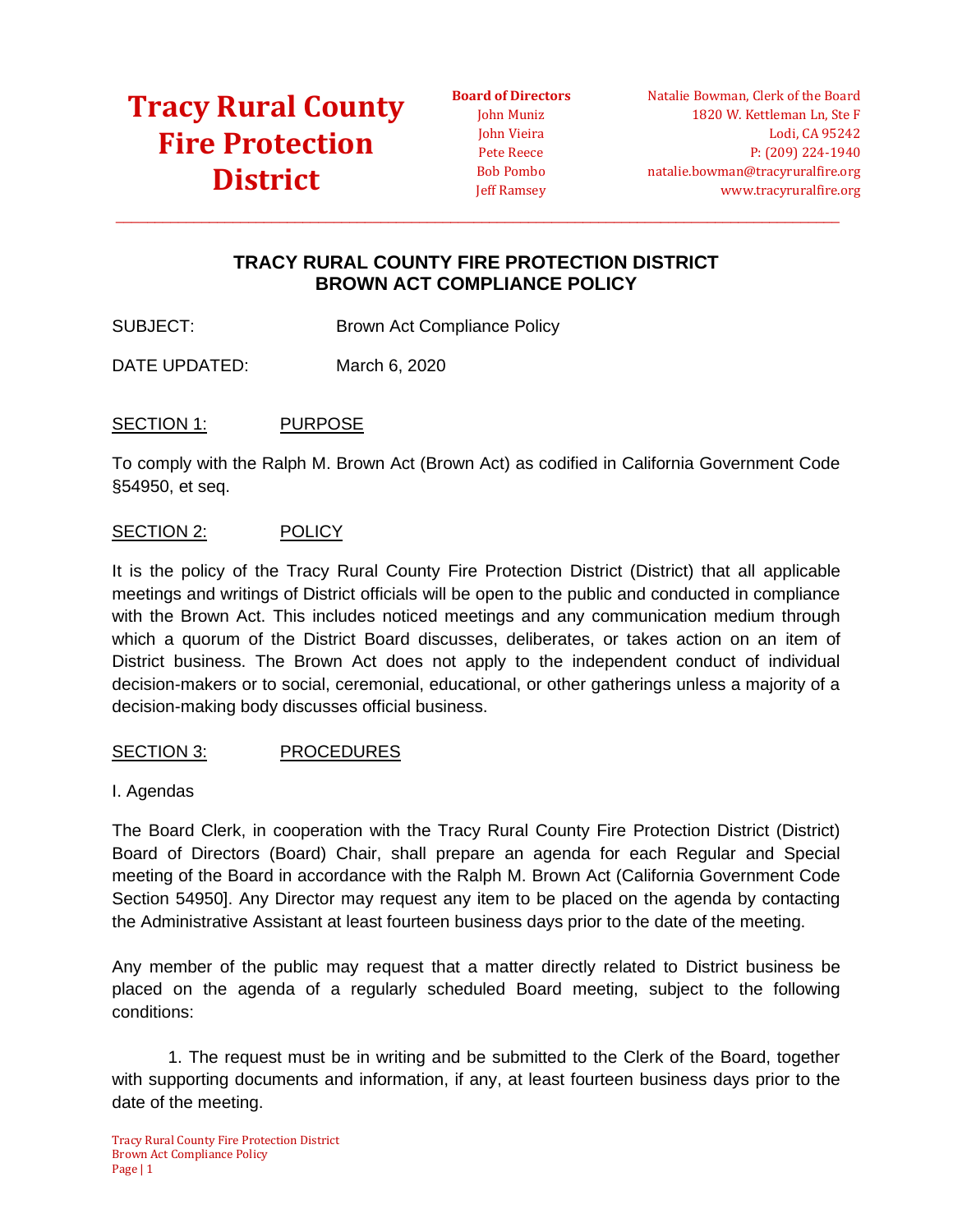**Board of Directors** John Muniz John Vieira Pete Reece Bob Pombo Jeff Ramsey

2. The Board Chairman shall be the sole judge of whether the public request is or is not a "matter directly related to District business." The public member requesting the agenda item may appeal the Board Chairman's decision at the next regular board meeting. Any Director may request that the item be placed on the agenda of the Board's next regular meeting.

 $\_$  ,  $\_$  ,  $\_$  ,  $\_$  ,  $\_$  ,  $\_$  ,  $\_$  ,  $\_$  ,  $\_$  ,  $\_$  ,  $\_$  ,  $\_$  ,  $\_$  ,  $\_$  ,  $\_$  ,  $\_$  ,  $\_$  ,  $\_$  ,  $\_$  ,  $\_$  ,  $\_$  ,  $\_$  ,  $\_$  ,  $\_$  ,  $\_$  ,  $\_$  ,  $\_$  ,  $\_$  ,  $\_$  ,  $\_$  ,  $\_$  ,  $\_$  ,  $\_$  ,  $\_$  ,  $\_$  ,  $\_$  ,  $\_$  ,

3. No matter which is legally a proper subject for consideration by the Board in closed session will be accepted for a public meeting.

4. The Board may place limitations on the total time to be devoted to a public request issue at any meeting, and may limit the time allowed for any one person to speak on the issue at the meeting.

This policy does not prevent the Board from receiving public comments at regular and special meetings of the Board on matters which are not on the agenda that a member of the public may wish to bring before the Board. However, the Board shall not discuss or take action on such matters at that meeting, other than providing brief general directions to staff regarding the matter, if appropriate.

At least 72 hours prior to the time of all regular meetings, an agenda, which includes but is not limited to all matters on which there may be discussion and/or action by the Board, shall be posted in a place that is freely accessible to members of the public (California Government Code 54954.2 (a)(1)). The District maintains a website and the agenda shall be posted on the website for public information at the same time. All information made available to the Board (except confidential information restricted by State law per legal counsel advice) shall be available for public review prior to the board meeting.

The agenda for a special meeting shall be posted at least 24 hours before the meeting in the same location as for regular meeting agendas (California Government Code Section 54956).

The Board Chairman of the meetings described herein shall determine the order in which agenda items shall be considered for discussion and/or action by the Board, subject to reordering of the agenda by the Board at the meeting.

II. Types of Meetings:

1. Regular meetings of the District Board of Directors shall be held on the third Tuesday of each calendar month at 1:00 p.m. in the District boardroom, located at 835 Central Ave. Tracy, CA 95378.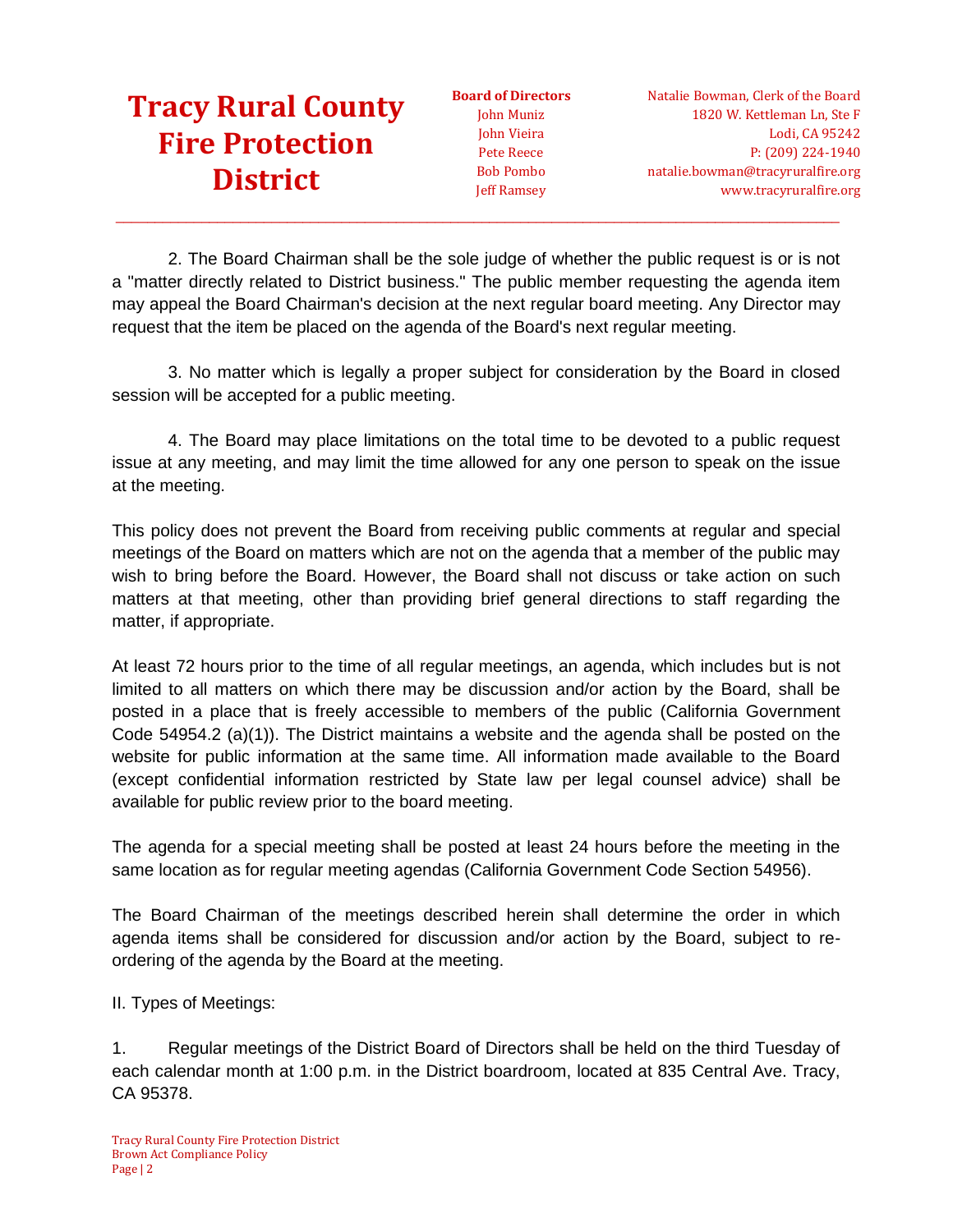**Board of Directors** John Muniz John Vieira Pete Reece Bob Pombo Jeff Ramsey

Natalie Bowman, Clerk of the Board 1820 W. Kettleman Ln, Ste F Lodi, CA 95242 P: (209) 224-1940 natalie.bowman@tracyruralfire.org www.tracyruralfire.org

2. Special meetings of the Board may be called by the Board Chair or by a majority of the Board by delivering written notice to each member of the legislative body and to each local newspaper of general circulation and radio or television stations, requesting notice, in writing and posting a notice on the District's web site. The notice shall be delivered personally or by any other means at least 24 hours before the time of the meeting as specified in the notice. The call and notice shall specify the time and place of the special meeting and the business to be transacted or discussed. No other business shall be considered by the Board at these meetings.

 $\_$  ,  $\_$  ,  $\_$  ,  $\_$  ,  $\_$  ,  $\_$  ,  $\_$  ,  $\_$  ,  $\_$  ,  $\_$  ,  $\_$  ,  $\_$  ,  $\_$  ,  $\_$  ,  $\_$  ,  $\_$  ,  $\_$  ,  $\_$  ,  $\_$  ,  $\_$  ,  $\_$  ,  $\_$  ,  $\_$  ,  $\_$  ,  $\_$  ,  $\_$  ,  $\_$  ,  $\_$  ,  $\_$  ,  $\_$  ,  $\_$  ,  $\_$  ,  $\_$  ,  $\_$  ,  $\_$  ,  $\_$  ,  $\_$  ,

3. Emergency meetings. In the event of an emergency situation involving matters upon which prompt action is necessary due to the disruption or threatened disruption of public facilities, the Board may hold an emergency special meeting without complying with the 24-hour notice. An emergency situation means a crippling disaster which severely impairs public health, safety, or both, as determined by the Board Chair or a majority of the Board. Newspapers of general circulation in the District, radio and television stations which have requested notice of Special meetings shall be notified by at least one hour prior to the emergency meeting. In the event that telephone services are not functioning, the notice requirement of one hour is waived, but the Board, or its designee, shall notify such newspapers, radio stations, or television stations of the fact of the holding of the emergency special meeting, and of any action taken by the Board, as soon after the meeting as possible. Closed session may be held during an emergency meeting by a unanimous vote of the members present, and all other rules governing special meetings shall be observed with the exception of the 24-hour notice. The minutes of the emergency meeting, a list of persons the Board or designee notified or attempted to notify, a copy of the roll call vote(s), and any actions taken at such meeting shall be posted for a minimum of ten days in the District office as soon after the meeting as possible.

4. Adjourned meetings. A majority vote by the Board of Directors may terminate any Board meeting at any place in the agenda and adjourn the to any time and place specified in the order of adjournment, except that if no Directors are present at any regular or adjourned regular meeting, the Clerk of the Board may declare the meeting adjourned to a stated time and place, and he/she shall cause a written notice of adjournment to be given.

5. Advisory committees. The meetings of Advisory committees (comprised of two Board members less than a quorum), created for a specific task and not a standing committee, are not subject to the notice and open meeting provision of the Brown Act.

6. Closed sessions. The Brown Act includes limited exceptions for closed sessions. The agenda must cite the Brown Act section authorizing the closed session. Following the closed session, the Board must provide a written or oral report on certain actions taken during the closed session and the vote of every Board member present during the discussion.